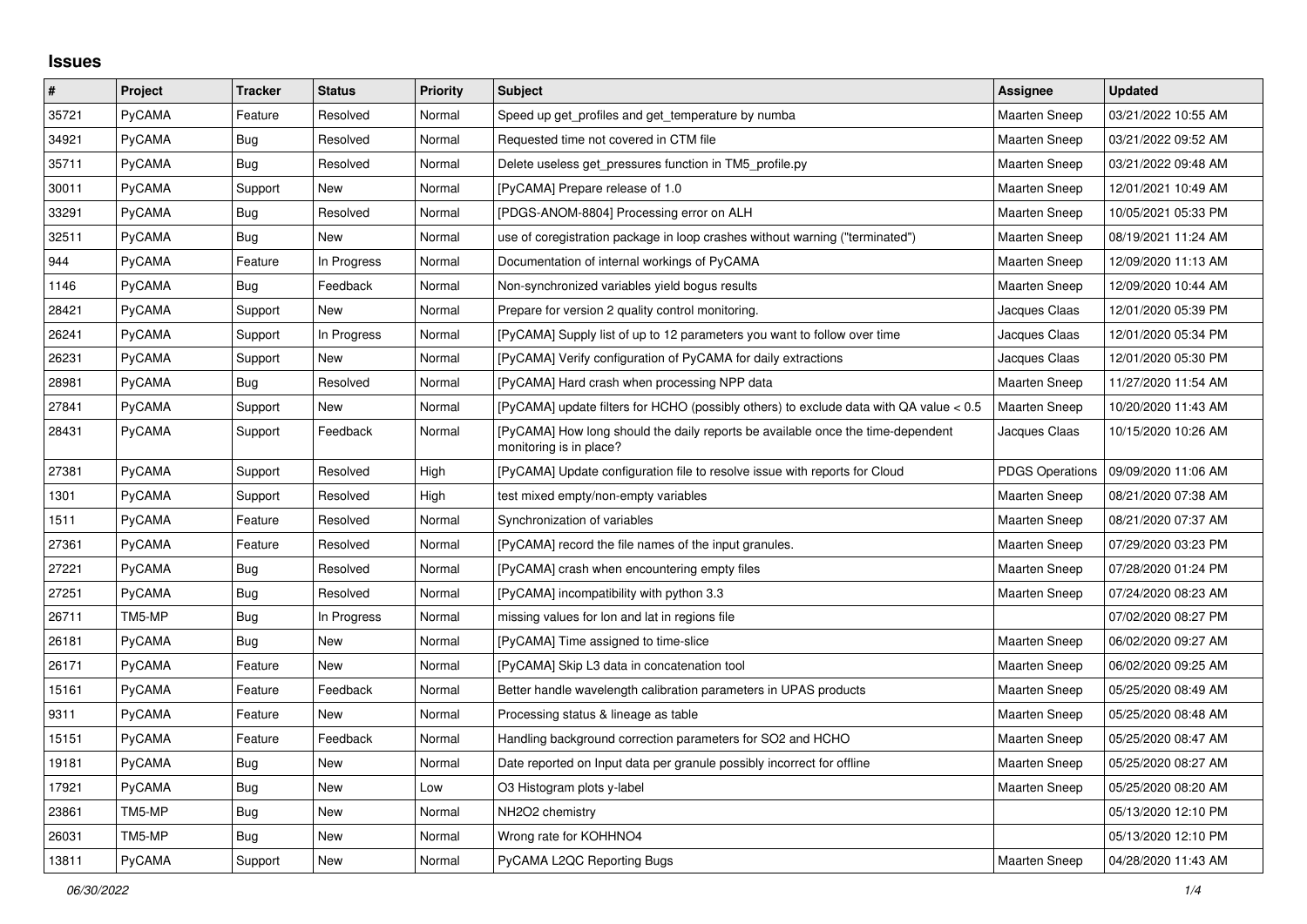| $\vert$ # | Project       | <b>Tracker</b> | <b>Status</b> | <b>Priority</b> | Subject                                                              | <b>Assignee</b>      | <b>Updated</b>      |
|-----------|---------------|----------------|---------------|-----------------|----------------------------------------------------------------------|----------------------|---------------------|
| 14161     | PyCAMA        | Support        | Feedback      | Normal          | Time dependent QC questionnaire                                      | Jacques Claas        | 04/28/2020 09:59 AM |
| 24611     | TM5-MP        | <b>Bug</b>     | New           | High            | Typos in cb05 ebischeme                                              |                      | 02/11/2020 10:35 AM |
| 23221     | TM5-MP        | Feature        | In Progress   | Normal          | Remapping of M7 dry/wet radii from restart file missing              |                      | 12/05/2019 11:07 AM |
| 8931      | TM5-MP        | Feature        | In Progress   | Low             | removing dependence on HDF4                                          |                      | 11/18/2019 02:07 PM |
| 22591     | <b>PyCAMA</b> | Feature        | Resolved      | Normal          | Implement O3_TCL on L2QC website                                     | Mark ter Linden      | 11/09/2019 05:03 PM |
| 20141     | TM5-MP        | Bug            | In Progress   | Low             | PDUMP temperature field is zero                                      |                      | 07/26/2019 02:45 PM |
| 558       | PyCAMA        | Feature        | In Progress   | Normal          | Coregistration                                                       | <b>Maarten Sneep</b> | 11/06/2018 05:47 PM |
| 12101     | TM5-MP        | Feature        | New           | Low             | Updating Corner halo grid boxes                                      |                      | 10/10/2018 03:39 PM |
| 11761     | TM5-MP        | <b>Bug</b>     | New           | Low             | overflow in PDUMP                                                    |                      | 09/26/2018 09:44 AM |
| 10221     | TM5-MP        | Feature        | In Progress   | Normal          | MOGUNTIA and KPP                                                     |                      | 09/20/2018 01:59 PM |
| 338       | TM5-MP        | Feature        | New           | Low             | Modifying and extending input data for refractive indices            | Twan van Noije       | 07/03/2018 12:53 PM |
| 440       | TM5-MP        | Feature        | <b>New</b>    | Low             | Assumption in calculation of friction velocity over land             |                      | 07/03/2018 12:51 PM |
| 10281     | TM5-MP        | Task           | New           | Low             | Dry deposition of gas-phase H2SO4 and DMS                            |                      | 07/03/2018 12:51 PM |
| 595       | TM5-MP        | <b>Bug</b>     | In Progress   | Normal          | Generation of gsub job file seems broken                             |                      | 07/03/2018 12:39 PM |
| 351       | TM5-MP        | <b>Bug</b>     | New           | Low             | NH3 budget terms                                                     |                      | 07/03/2018 12:36 PM |
| 367       | TM5-MP        | Feature        | New           | Low             | Heterogeneous reaction rates for bulk aerosol version                | Jason Williams       | 07/03/2018 12:36 PM |
| 439       | TM5-MP        | Task           | New           | Low             | Treatment of ice clouds in photolysis                                |                      | 07/03/2018 12:35 PM |
| 373       | TM5-MP        | <b>Bug</b>     | New           | Normal          | Diurnal cycle biomass burning emissions                              |                      | 07/03/2018 12:34 PM |
| 521       | TM5-MP        | <b>Bug</b>     | New           | Low             | Inconsistent NO <sub>x</sub> emissions                               |                      | 07/03/2018 12:30 PM |
| 574       | TM5-MP        | Support        | In Progress   | Normal          | Optimization of ebischeme can be problematic                         | Philippe Le Sager    | 12/20/2017 12:29 PM |
| 8681      | TurboWin      | Feature        | New           | Normal          | SOG and COG computing                                                |                      | 12/19/2017 10:03 AM |
| 8671      | TurboWin      | Feature        | New           | Normal          | option to insert Relative Humidity                                   |                      | 12/19/2017 09:59 AM |
| 8661      | TurboWin      | Feature        | New           | Normal          | instruction videos                                                   |                      | 12/19/2017 09:49 AM |
| 8651      | TurboWin      | Feature        | New           | Normal          | update to WMO cloud atlas                                            |                      | 12/19/2017 09:46 AM |
| 8641      | TurboWin      | Feature        | New           | Normal          | plot position offline                                                |                      | 12/19/2017 09:44 AM |
| 8631      | TurboWin      | Task           | New           | Normal          | Help files update                                                    |                      | 12/19/2017 09:43 AM |
| 8621      | TurboWin      | Feature        | New           | Normal          | WOW upload                                                           |                      | 12/19/2017 09:42 AM |
| 8611      | TurboWin      | Feature        | New           | Normal          | displaying latest obs                                                |                      | 12/19/2017 09:36 AM |
| 2161      | TM5-MP        | Bug            | New           | Normal          | Python datetime.strftime function does not support dates before 1900 |                      | 08/21/2017 12:35 PM |
| 549       | TM5-MP        | <b>Bug</b>     | In Progress   | High            | Restarbility broken                                                  | Philippe Le Sager    | 03/17/2017 11:40 AM |
| 1013      | subproject 1  | Feature        | New           | Normal          | test subproject task gantt                                           |                      | 12/20/2016 09:10 AM |
| 1012      | dummy         | Feature        | New           | Normal          | test gantt main project                                              |                      | 12/20/2016 09:09 AM |
| 501       | WOW-NL        | Task           | New           | Normal          | HTTP 301 redirection                                                 | Martin Stam          | 03/22/2016 09:07 AM |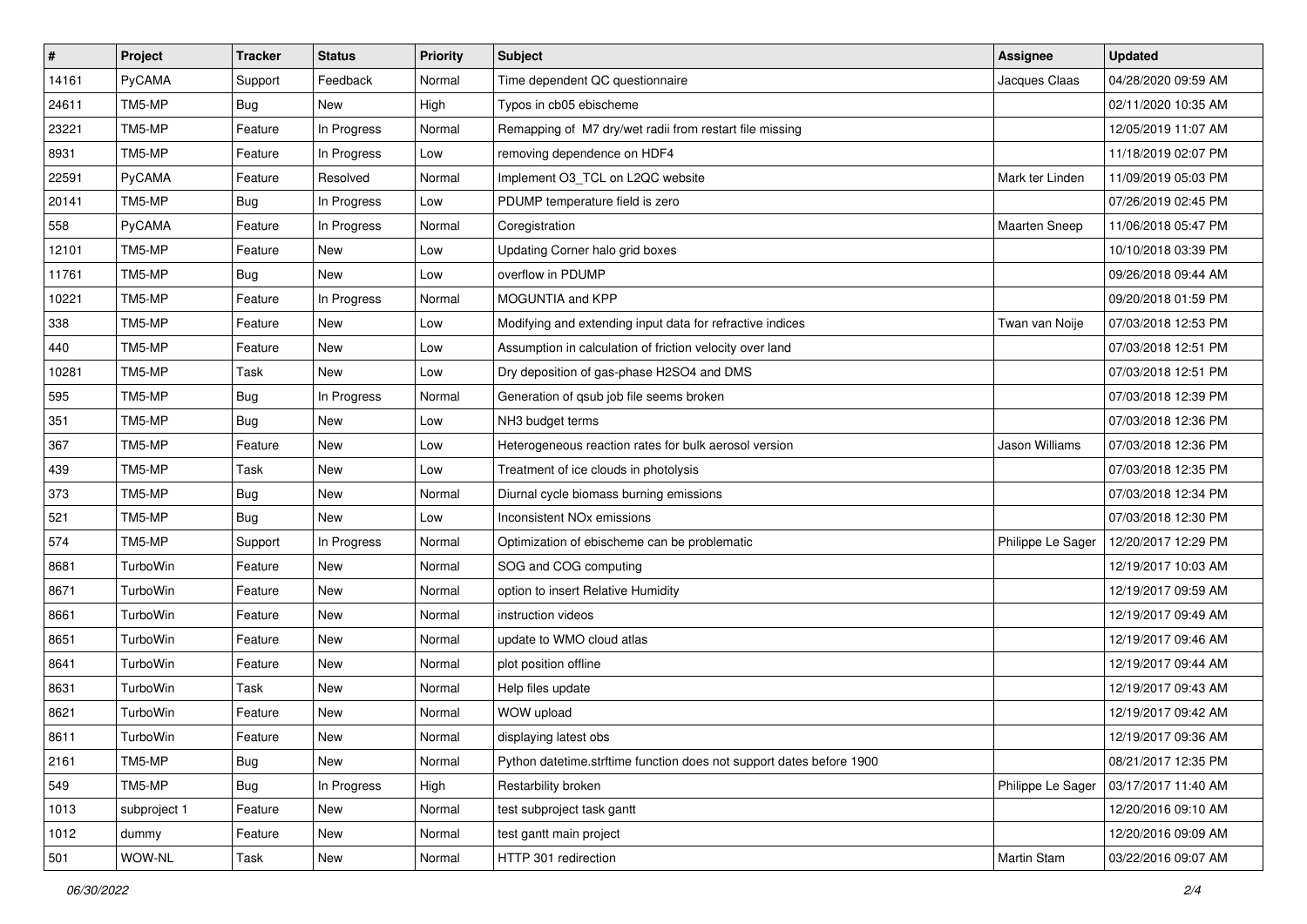| $\vert$ #    | Project      | <b>Tracker</b> | <b>Status</b> | <b>Priority</b> | <b>Subject</b>                                                                                            | Assignee               | <b>Updated</b>      |
|--------------|--------------|----------------|---------------|-----------------|-----------------------------------------------------------------------------------------------------------|------------------------|---------------------|
| 320          | TM5-MP       | Bug            | In Progress   | Low             | <b>Budget inconsistencies</b>                                                                             | Philippe Le Sager      | 01/28/2016 01:00 PM |
| 425          | adagucviewer | Bug            | <b>New</b>    | Normal          | Timeseries graph of rgb layers error                                                                      |                        | 01/06/2016 01:02 PM |
| 336          | TM5-MP       | Feature        | In Progress   | Normal          | budget consistent with mmix                                                                               | Philippe Le Sager      | 12/01/2015 10:05 AM |
| 372          | adagucserver | <b>Bug</b>     | New           | Normal          | [KDC WCS] Web Coverage Service on point data does not function correctly                                  | <b>Maarten Plieger</b> | 09/09/2015 07:28 AM |
| 368          | adagucserver | <b>Bug</b>     | <b>New</b>    | Normal          | Time resolution is not correctly calculated automatically                                                 |                        | 08/24/2015 11:55 AM |
| 362          | TM5-MP       | <b>Bug</b>     | New           | Normal          | Dry deposition total for agreggated NOx                                                                   | Jason Williams         | 06/24/2015 02:06 PM |
| 350          | impactportal | Feature        | <b>New</b>    | Normal          | Add a link to go to the basket at the bottom of the data discovery page                                   |                        | 03/19/2015 10:59 AM |
| 80           | impactportal | Feature        | Resolved      | Normal          | [Transformation] CDO indices calculations as WPS service                                                  |                        | 03/19/2015 10:04 AM |
| 83           | impactportal | Feature        | Resolved      | Normal          | [Basket]Add 'Remove all' button                                                                           |                        | 03/19/2015 09:58 AM |
| 84           | impactportal | Feature        | Resolved      | Normal          | [Basket]Enable sorting on basket                                                                          |                        | 03/19/2015 09:57 AM |
| 88           | impactportal | Feature        | Resolved      | Normal          | [Basket]Create widget for basket access in all portal elements                                            |                        | 03/19/2015 09:56 AM |
| 93           | impactportal | Feature        | Resolved      | Normal          | [Basket] Add a "Get All" button to retrieve all items at once                                             |                        | 03/19/2015 09:56 AM |
| 92           | impactportal | Feature        | Resolved      | High            | [Test] Create a test environment to test new versions of climate4impact                                   |                        | 03/19/2015 09:55 AM |
| 158          | impactportal | <b>Bug</b>     | Resolved      | Normal          | [OPENDAP] Wrong HTTP status code when file is missing: 403 instead of 404.                                | Maarten Plieger        | 03/19/2015 09:53 AM |
| 159          | impactportal | <b>Bug</b>     | Resolved      | Normal          | [WPS] When submitting a WPS job, the XML status document is sometimes not directly<br>available --> Error | Maarten Plieger        | 03/19/2015 09:52 AM |
| 210          | impactportal | <b>Bug</b>     | Resolved      | Normal          | OpenID composer accepts only names from 3 characters or more                                              | Maarten Plieger        | 03/19/2015 09:52 AM |
| 349          | impactportal | <b>Bug</b>     | Resolved      | High            | WPS for simple indices fails with SAX Exception                                                           |                        | 03/19/2015 09:44 AM |
| 161          | adagucserver | <b>Bug</b>     | Resolved      | Normal          | Point datasets where the data starts with a nodata value are not displayed at all                         | <b>Maarten Plieger</b> | 07/25/2014 12:46 PM |
| 40           | adagucserver | Feature        | Resolved      | Normal          | Highest value in Legend is not necessarily highest value in the map                                       | Maarten Plieger        | 07/25/2014 12:06 PM |
| 62           | adagucserver | <b>Bug</b>     | Resolved      | Normal          | Special tokens like $\lt$ and $\gt$ are not encoded in the GetCapabilities document                       | Maarten Plieger        | 07/25/2014 12:05 PM |
| 75           | impactportal | Feature        | Resolved      | Normal          | [Search]Move backend to ESGF search                                                                       |                        | 07/15/2014 02:10 PM |
| 73           | impactportal | Support        | Resolved      | Normal          | [ESG Security] No 'view' on data located at other ESG nodes as BADC and DKRZ                              |                        | 07/15/2014 02:10 PM |
| 149          | TM5-ZOOM     | <b>Bug</b>     | New           | Low             | Gfortran compiler                                                                                         |                        | 04/08/2014 10:42 AM |
| 94           | impactportal | <b>Bug</b>     | New           | Normal          | [Account] Handle OpenID problem                                                                           |                        | 10/10/2013 10:22 AM |
| 82           | impactportal | Feature        | New           | Normal          | [GUI] Improve error messages                                                                              |                        | 10/10/2013 10:22 AM |
| 85           | impactportal | Feature        | New           | Low             | [Basket]Enable grouping of data in datasets                                                               |                        | 10/10/2013 10:22 AM |
| 86           | impactportal | Feature        | New           | Normal          | [Account] Keep history of what has been processed                                                         |                        | 10/10/2013 10:22 AM |
| 87           | impactportal | Feature        | <b>New</b>    | Normal          | [Map & Plot] Enable to select multiple data from basket for plotting and mapping                          |                        | 10/10/2013 10:22 AM |
| 89           | impactportal | Feature        | New           | Normal          | [Map&Plot]Generic data selection widget                                                                   |                        | 10/10/2013 10:22 AM |
| $ 90\rangle$ | impactportal | Feature        | <b>New</b>    | Normal          | [Use cases] Precoocked data selection widget with use case data                                           |                        | 10/10/2013 10:22 AM |
| 91           | impactportal | Feature        | New           | Normal          | [Basket] Move Basket in menu bar                                                                          |                        | 10/10/2013 10:22 AM |
| 74           | impactportal | Feature        | New           | Normal          | [Search] Free text search: resolve on server not in browser                                               |                        | 10/10/2013 10:22 AM |